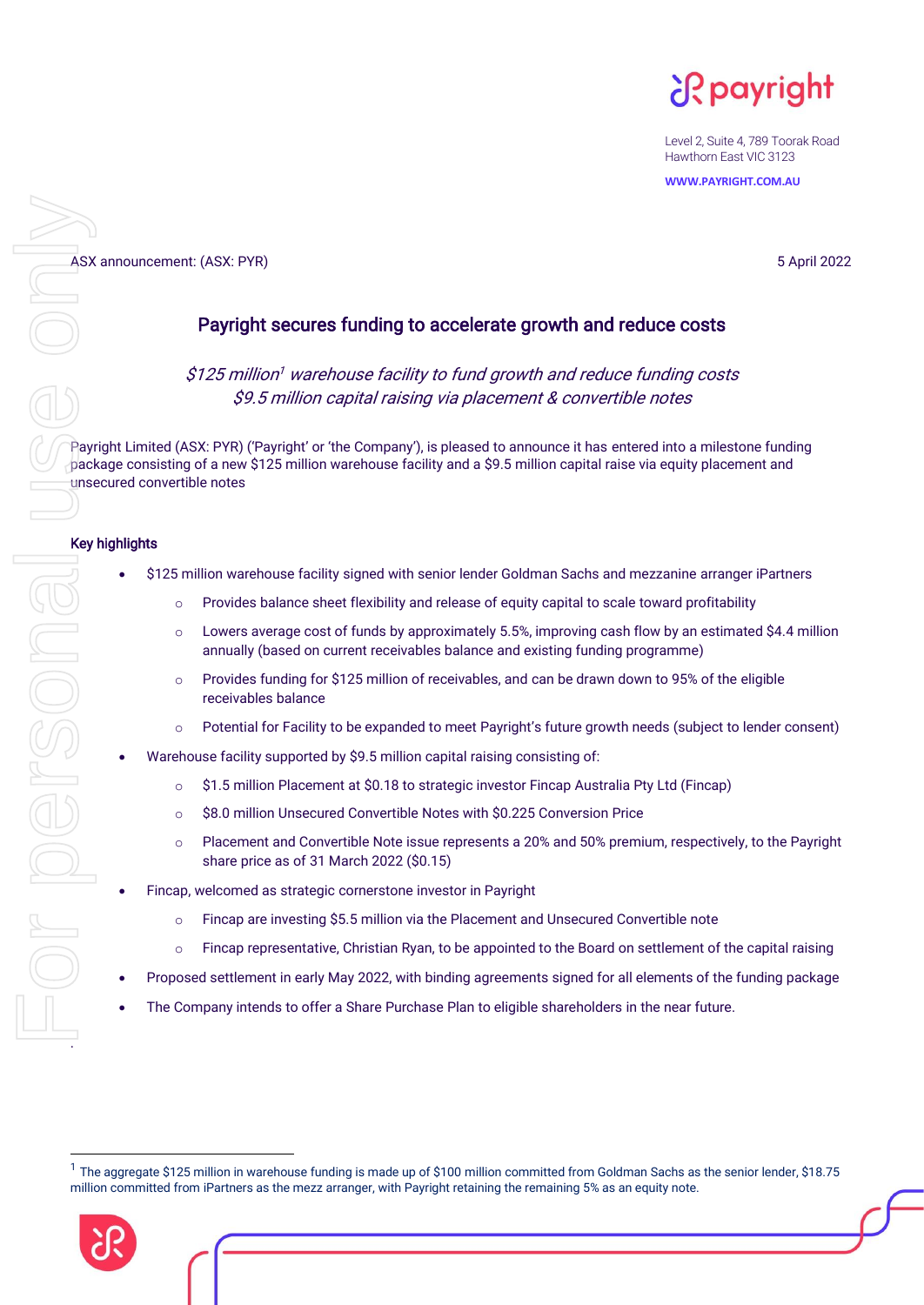# New \$125 million warehouse facility with Goldman Sachs & iPartners

Payright has finalised documentation for a new \$125 million warehouse facility to help further scale the business and progress the Company towards profitability. Following six consecutive quarters of record loan book origination, the new facility will provide the funding platform to accelerate growth, and substantially reduce the Company's cost of funds.

The warehouse facility, signed with Goldman Sachs as the senior lender and iPartners as a mezzanine arranger, will provide funding for \$125 million of receivables, and is eligible to be drawn down to 95% of the receivables balance with Payright retaining the remaining 5% as an equity note.

The increase in Payright's LVR also releases an additional \$4 million of cash from the current loan book which will be used for working and growth capital, while lowering the average cost of funds by approximately 5.5% and improving cash flow by an estimated \$4.4 million annually (based on current receivables balance and existing funding programme).

Drawdown under the warehouse facility is conditional upon financiers being satisfied as to conditions precedent, settlement of capital raising proceeds and successful refinancing of existing funding arrangements (including receipt of necessary approvals).

It is anticipated that the facility will be expanded in the future to meet the Company's growth needs, subject to the agreement of the lenders.

#### Capital raise of \$9.5 million via an equity placement and unsecured convertible notes

Payright has confirmed commitments for a total \$9.5 million capital raise via an equity placement and unsecured convertible notes offering.

Funds raised will be used to facilitate the transition to the new warehouse facility, inclusive of one-off related costs, in addition to working capital and further investments in the business that will allow for future growth.

| Payright has finalised documentation for a new \$125 million warehouse facility to help further scale the business<br>the Company towards profitability. Following six consecutive quarters of record loan book origination, the ne<br>provide the funding platform to accelerate growth, and substantially reduce the Company's cost of funds.                                                                                                                              |                           |  |  |  |
|------------------------------------------------------------------------------------------------------------------------------------------------------------------------------------------------------------------------------------------------------------------------------------------------------------------------------------------------------------------------------------------------------------------------------------------------------------------------------|---------------------------|--|--|--|
| The warehouse facility, signed with Goldman Sachs as the senior lender and iPartners as a mezzanine arrange<br>funding for \$125 million of receivables, and is eligible to be drawn down to 95% of the receivables balance with Pay<br>the remaining 5% as an equity note.                                                                                                                                                                                                  |                           |  |  |  |
| The increase in Payright's LVR also releases an additional \$4 million of cash from the current loan book which w<br>working and growth capital, while lowering the average cost of funds by approximately 5.5% and improving ca<br>estimated \$4.4 million annually (based on current receivables balance and existing funding programme).                                                                                                                                  |                           |  |  |  |
| Drawdown under the warehouse facility is conditional upon financiers being satisfied as to conditions precedent,<br>capital raising proceeds and successful refinancing of existing funding arrangements (including receipt of necessa                                                                                                                                                                                                                                       |                           |  |  |  |
| It is anticipated that the facility will be expanded in the future to meet the Company's growth needs, subject to the<br>the lenders.                                                                                                                                                                                                                                                                                                                                        |                           |  |  |  |
| Payright has confirmed commitments for a total \$9.5 million capital raise via an equity placement and unsecure                                                                                                                                                                                                                                                                                                                                                              |                           |  |  |  |
| notes offering.<br>Funds raised will be used to facilitate the transition to the new warehouse facility, inclusive of one-off related cos<br>to working capital and further investments in the business that will allow for future growth.                                                                                                                                                                                                                                   |                           |  |  |  |
| <b>Use of Funds</b>                                                                                                                                                                                                                                                                                                                                                                                                                                                          | <b>Approx. allocation</b> |  |  |  |
| Warehouse establishment & transition costs                                                                                                                                                                                                                                                                                                                                                                                                                                   | \$4.9 million             |  |  |  |
| Restricted & unencumbered cash requirements, and liquidity reserves                                                                                                                                                                                                                                                                                                                                                                                                          | \$2.3 million             |  |  |  |
| <b>Working Capital &amp; Growth</b>                                                                                                                                                                                                                                                                                                                                                                                                                                          | \$2.3 million             |  |  |  |
| <b>TOTAL</b>                                                                                                                                                                                                                                                                                                                                                                                                                                                                 | \$9.5 million             |  |  |  |
| The increase in Payright's LVR will release an additional $\sim$ \$4 million of cash from the current loan book which will<br>for working capital and growth.<br>A placement of 8.33 million shares at \$0.18 to raise \$1.5 million has been agreed and is conditional on the com<br>funding package. The placement price represents a 20% premium to the last close of \$0.15 and 36% premium<br>VWAP. Settlement of the Placement is expected to occur in early May 2022. |                           |  |  |  |
| The Company is proposing to issue approximately 35.6 million unsecured convertible notes with an issue price<br>Note, and an aggregate face value of \$8.0 million. The Notes have a term of 4 years (48 months), with interest paid:<br>at 9% per annum.                                                                                                                                                                                                                    |                           |  |  |  |
| Further details on the terms of the convertible notes are included in Appendix 1.                                                                                                                                                                                                                                                                                                                                                                                            |                           |  |  |  |
| The convertible note issue is subject to shareholder approval proposed to be sought at an Extraordinary General M<br>expected to be held on or around 5 May 2022, with settlement of the Placement and Convertible Note offer occurri                                                                                                                                                                                                                                        |                           |  |  |  |

The increase in Payright's LVR will release an additional ~\$4 million of cash from the current loan book which will also be used for working capital and growth.

A placement of 8.33 million shares at \$0.18 to raise \$1.5 million has been agreed and is conditional on the completion of the funding package. The placement price represents a 20% premium to the last close of \$0.15 and 36% premium to the 5-day VWAP. Settlement of the Placement is expected to occur in early May 2022.

The Company is proposing to issue approximately 35.6 million unsecured convertible notes with an issue price of \$0.225 per Note, and an aggregate face value of \$8.0 million. The Notes have a term of 4 years (48 months), with interest paid semi-annually at 9% per annum.

The convertible note issue is subject to shareholder approval proposed to be sought at an Extraordinary General Meeting (EGM) expected to be held on or around 5 May 2022, with settlement of the Placement and Convertible Note offer occurring thereafter.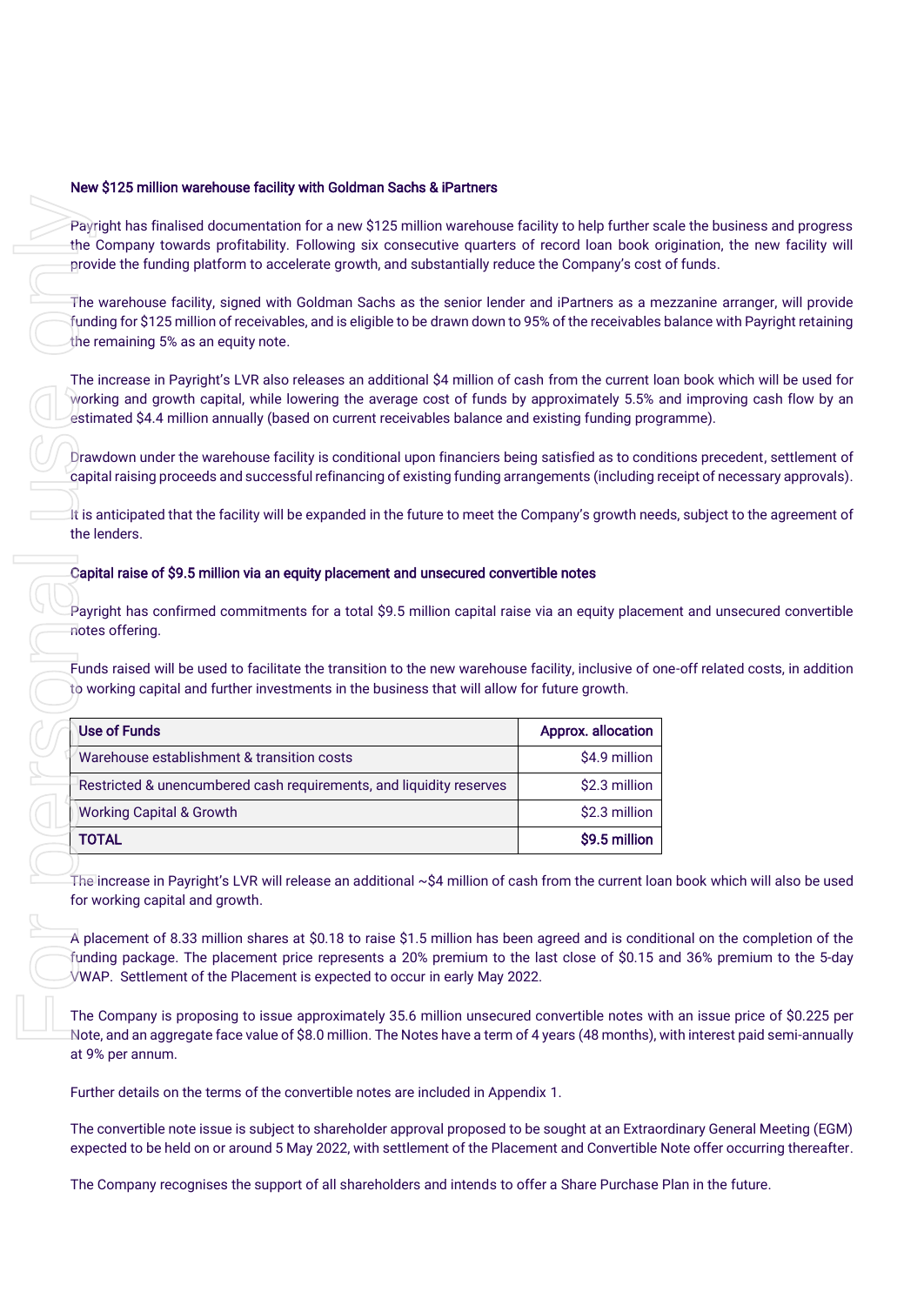

Henslow Pty Ltd and MST Financial Services Pty Ltd acted as joint lead managers to the capital raise.

# Strategic Investment

Payright is pleased to welcome experienced private capital investment manager Fincap as a substantial investor in Payright. Fincap are investing \$5.5 million via a combination of Placement (\$1.5 million) and Convertible Notes (\$4.0 million). If all Notes were converted to fully paid ordinary shares, Fincap would hold a 19.6% interest in the Company.

Fincap Chairman, Christian Ryan, is to be appointed to the Board on settlement of the investment.

Commenting on the new warehouse facility and strategic investor, Payright Chairman Peter McCluskey said: "This funding package represents a transformational period for Payright, positioning the business to become a profitable provider of embedded point of sale consumer financing solutions. Since taking on the Chair role in November 2021, it has been an exceptionally busy period for the Company, and I would like to congratulate the team on solidifying this funding package which now provides us with clear line of sight to profitability. Payr<br>Finc<br>Motter personal use of personal use of personal use of personal use of personal use of personal use of personal use of personal use of personal use of personal use of personal use of the personal use of the perso

"Additionally, I'd like to welcome Christian Ryan to the Payright Board. Christian has over 20 years financial services experience, most notably within private wealth and asset management, where he is a director of Choice Capital and is the Chairman of Fincap Australia.

 $^{\circ}$ Christian is aligned with our growth strategy and will add valuable expertise to the Payright board to ensure that we are best positioned to maximise value for our shareholders."

Co-CEO Myles Redward added: "We are excited to secure a significant and favourable new warehouse facility that will, in conjunction with the equity raise, substantially reduce the cost of funding, further strengthen our balance sheet, and enable Payright to accelerate our growth strategy and fast track our path to profitability. The additional capital also provides the ability to onboard larger merchants that will assist in growing our key metrics of gross receivables, loan book origination and customer numbers over the coming years.

"We continue to execute on our strategy to move towards profitability and to expanding our payments ecosystem. We remain focused on offering our merchants and clients simple, affordable and responsible payment options in the underserviced highvalue point-of-sale interest free finance sector, and to establish ourselves as a leader in the industry."

# Positioned for Growth toward Profitability

Payright continues to achieve solid growth in our embedded point-of-sale consumer finance business delivering strong growth across all key operational metrics in 1H FY22:

- Gross Receivables grew 64% vs. pcp to \$89.9 million
- 1H FY22 revenue of \$7.9 million, up 36% vs. pcp
- Unearned but contracted future revenue (as of 31 December 2021) of \$16.8 million
- Total merchant stores up 26% vs. pcp to 3,617 reflecting the deeper vertical diversification and sector focused onboarding
- Gross Merchandise Value (GMV) grew 69% vs. pcp to \$61.9 million

-ENDS-

# Authorised by:

This announcement was approved for release by the Board.

NOT FOR RELEASE, PUBLICATION OR DISTRIBUTION IN WHOLE OR IN PART IN OR INTO THE UNITED STATES OF AMERICA. This announcement does not constitute financial product advice or an offer of any securities for sale. The securities referenced will not be registered under the U.S. Securities Act of 1933, as amended (Securities Act), or the securities laws of any state or jurisdiction of the United States and may not be offered, sold or resold, directly or indirectly, in the United States or to, or for the account or benefit of, any U.S. person (as defined in Regulation S under the Securities Act), except pursuant to an exemption from, or in a transaction not subject to, the Securities Act.

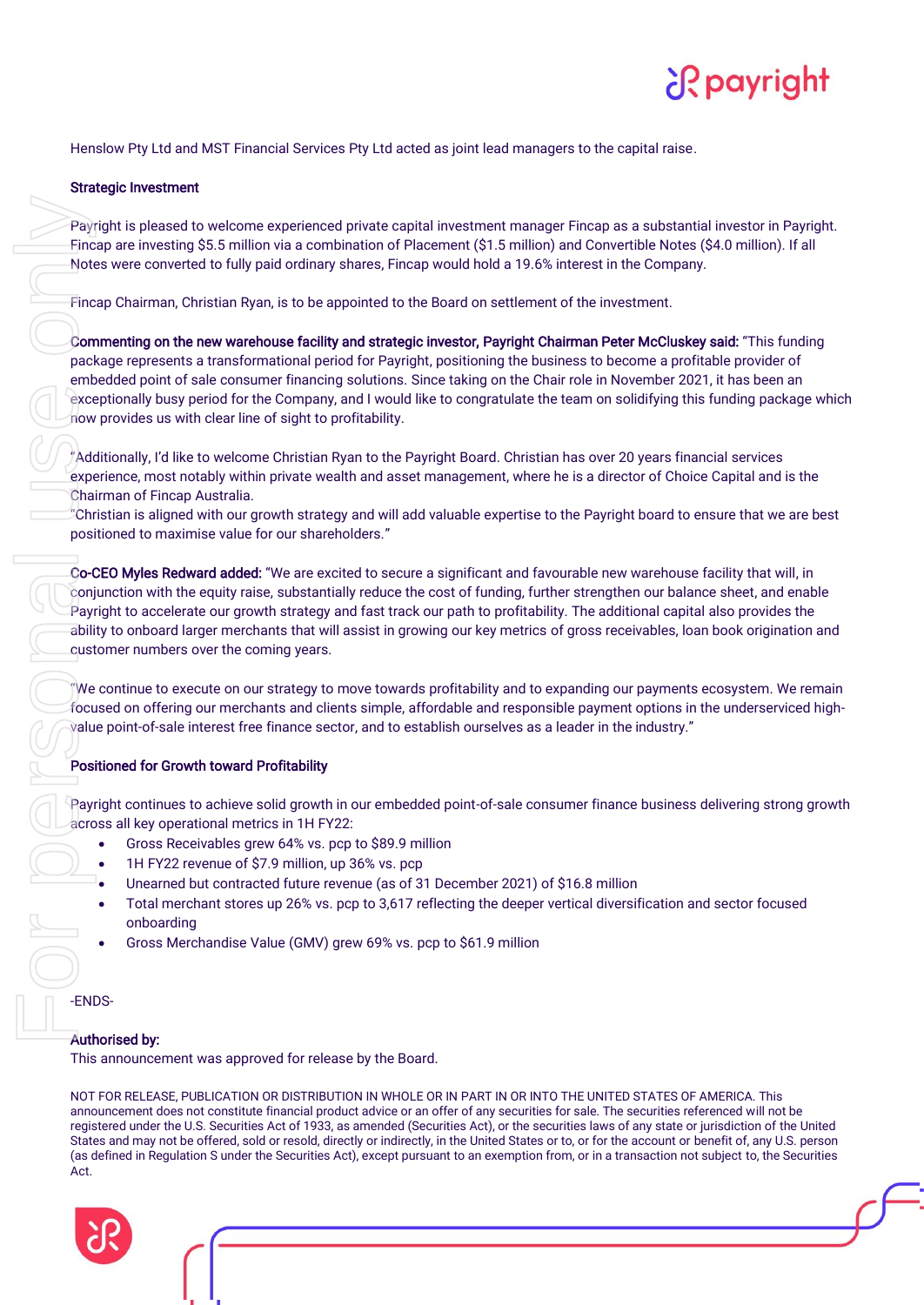#### For further information, contact:

Myles Redward - [myles.redward@payright.com.au](mailto:myles.redward@payright.com.au) Piers Redward - [piers.redward@payright.com.au](mailto:piers.redward@payright.com.au)

# **Media Investors**

Tristan Everett, Market Eye **Exercise Exercise Exercise Exercise Exercise Exercise Exercise Exercise A** P: +61 403 789 096 P: +61 417 311 335 E: [tristan.everett@marketeye.com.au](mailto:tristan.everett@marketeye.com.au) E: [eric.kuret@marketeye.com.au](mailto:eric.kuret@marketeye.com.au)

### About Payright

Payright is an Australian payment plan provider developed for merchants to accelerate return-on-effort and for making things more affordable to consumers, by spreading the cost of purchases over time. Payright provides merchants a buy-now, pay later flexible payment option to offer their customers, intended for bigger ticket items that are more considered purchases